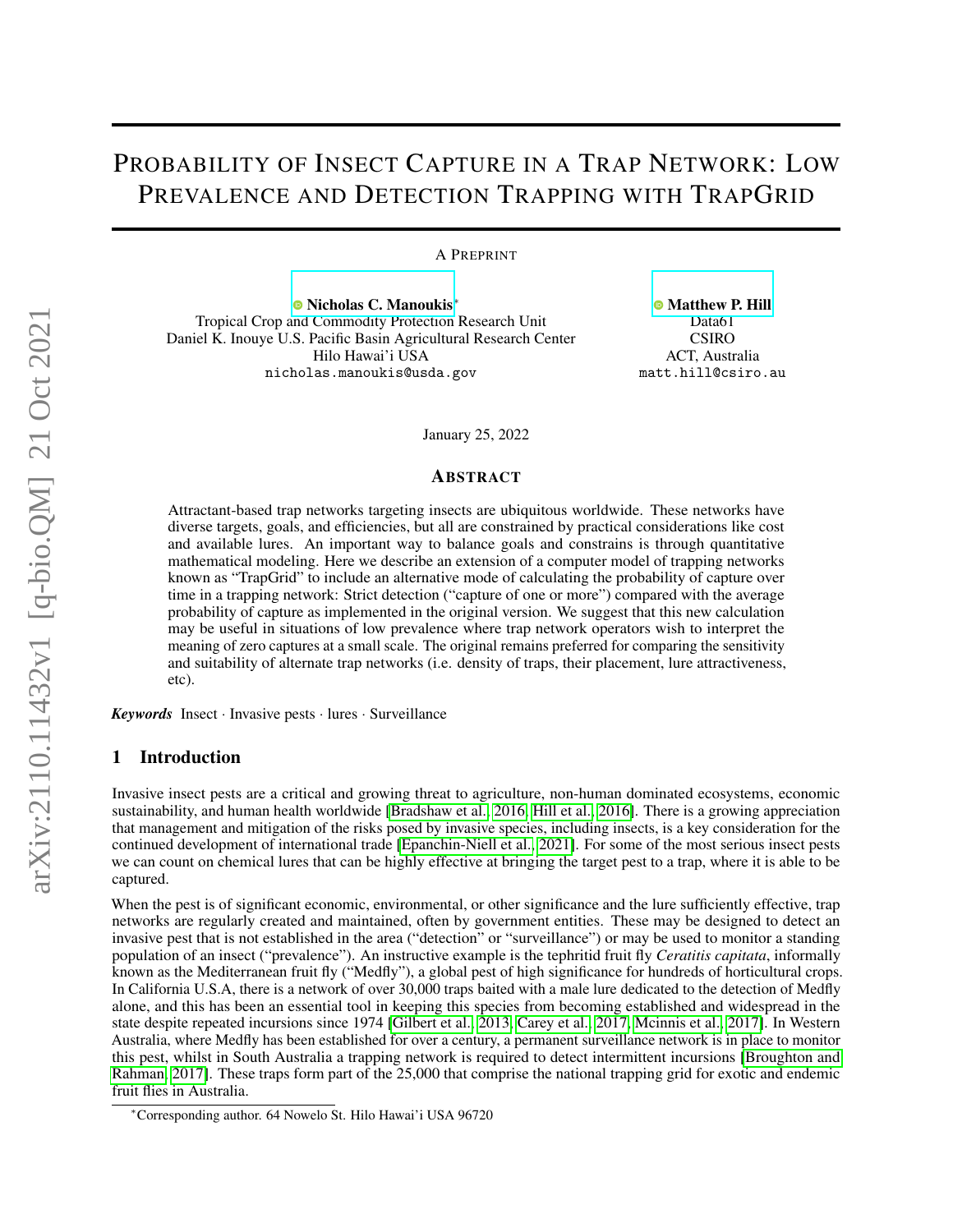Besides the expense and logistical issues that are inherent to operating them, it is not intuitively clear how effective a given trap network might be. Decisions like how many traps to deploy per unit area, where to site them, how often to check and service each trap can be informed by biological research, but remain difficult problems for all programs. One of the most effective way to address such issues has been through the use of mathematical modeling; and there is an extensive history of modeling to quantify and specify trap networks against agricultural pests (e.g. [Miller et al.](#page-6-4) [\[2015\]](#page-6-4)).

A recent model to determine trap network sensitivity has been implemented in a computer program known as TrapGrid [\[Manoukis et al., 2014,](#page-6-5) [Hall, 2014\]](#page-6-6). While that program was originally intended to focus on surveillance scenarios, there is no reason the basic modelling approach could not be extended to other trapping situations such as population size estimates, with minor modification. Application to other situations might require changes to calculations, and also likely implies some changes in assumptions, or new assumptions.

In this paper we describe an extension of the TrapGrid model to better analyze trap captures in scenarios of low prevalence compared with determining the average sensitivity of a trap network for purpose of optimizing surveillance. The latter was the original goal of TrapGrid, but the former applies to trapping scenarios worldwide. In addition to describing the new calculation, we execute a number of simulations to compare results side-by-side and offer suggestions on when one or the other approach might be desirable. A version of Trapgrid with both modes implemented and selectable via command-line switch is available for download at <https://github.com/manoukis/TrapGrid>

# 2 Methods

## 2.1 Modeling Overview

Broadly speaking, TrapGrid originally aimed to answer two questions: 1) what is the average detection ability of a given trapping network and 2) what is the average probability of an insect from an invading population (that is not changing in size) being caught in a trap over time? As mentioned above, the original formulation was aimed at detection scenarios, where the average is an appropriate measure of the suitability and efficiency of the trap network. However, in situations where the target insect is established and at low prevalence, a different measure might be desirable; specifically 3) What is the probability of capturing one or more insects given the trap network and 4) how does the probability of capturing one or more insect increase over time?

A full description of the model is in [Manoukis et al.](#page-6-5) [\[2014\]](#page-6-5), but a quick sketch is given here. For an individual trap the hyperbolic secant is used to relate distance from a trap to probability of capture ("capture probability model"). This can be calculated for several traps given positions of the traps and a given point in the arena as 1- probability of escape from all traps. This calculation can be run for a number of randomly chosen individual positions in the arena for an estimate of "instantaneous" capture probability. However, in order to accommodate a more realistic representation of a single population in space over time, TrapGrid allows modeling "probability of capture over time". This uses diffusion or random correlated walk models to simulate the spatial distribution of insects over time given an outbreak location and movement parameters. It is important to stress that under diffusion insect positions are re-plotted each time step (a day) and there is no continuous movement of individual particles.

Here we are concerned especially with how cumulative probabilities are calculated- details are below for each mode. To compare results we re-create the main points of Fig. 6 in [Manoukis et al.](#page-6-5) [\[2014\]](#page-6-5). This figure shows the average capture probability at the end of two weeks of trapping and how it responds to varying trap densities and individual trap attractiveness. In this document we call this "TGO". The modified version ("TrapGrid-Alternative") we refer to as "TGA".

## 2.1.1 Original TrapGrid Algorithm

For each time step ("day") of the simulation, the TGO algorithm calculates the *average escape probability* for a set of insect positions. Positions are (usually) calculated via diffusion based on time since start and D, the diffusion coefficient. Once the average for the current day is calculated, the cumulative escape probability to the current day is calculated via the product of the previous day's cumulative value and the current day's average escape probability. In pseudo-code:

```
for each simulation;
for each day;
  escapeProbability = 0;
  positions = distributeInsectPositions;
  for each position;
   escapeProbability = escapeProbability + escapeProbability(position);
  end for;
```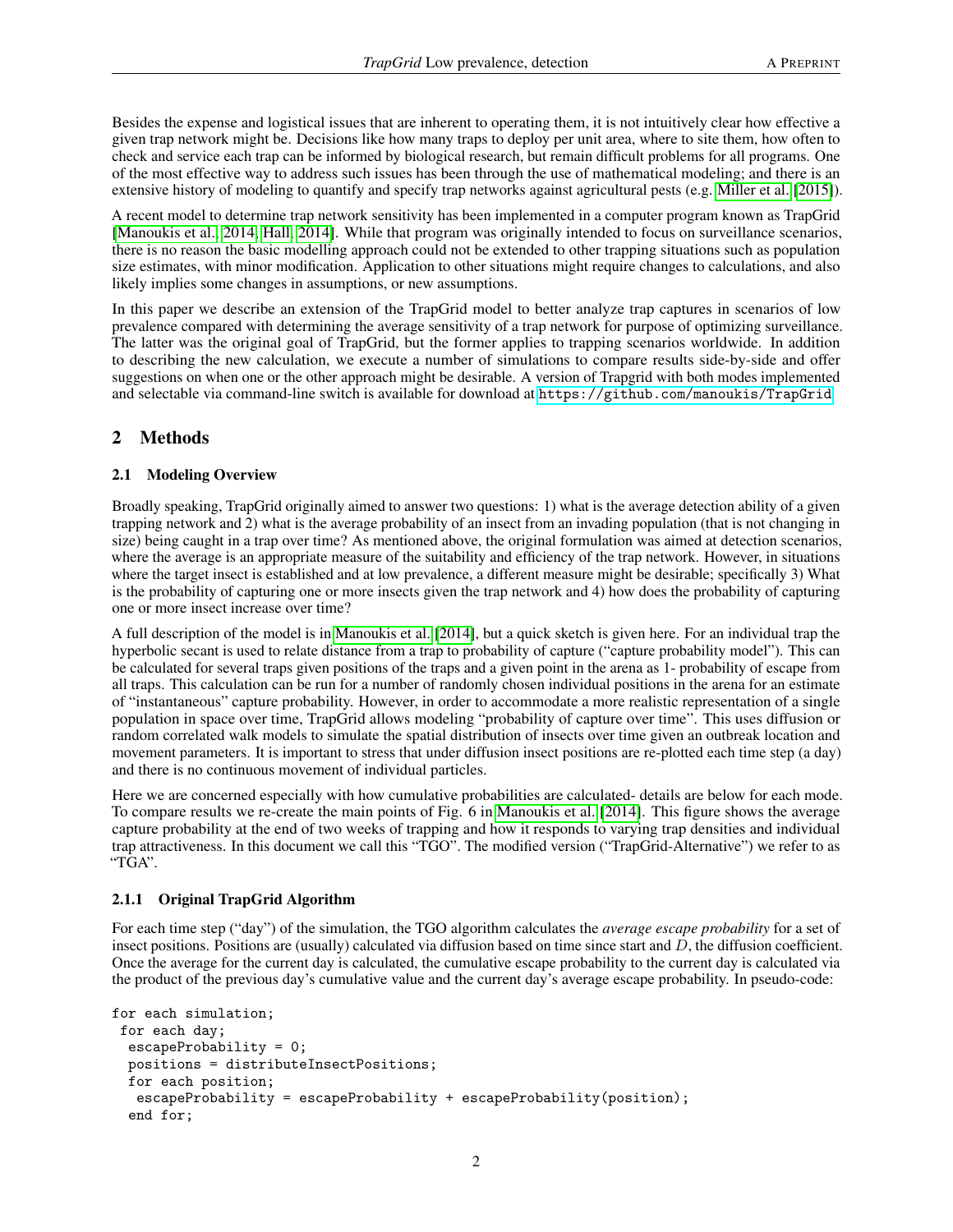```
dailyEscapeProbability = escapeProbability/numberInsectPositions;
  cumulativeEscapeProbability = cumulativeEscapeProbability * dailyEscapeProbability;
 end for;
 addResultsToOtherSimulations;
end for;
```
Note that the initial escape probability for the day is 0, to accommodate averaging. This might lead to edge cases (where a single insect is used, for example, and it is randomly placed in the same position as a trap so its escape probability is also 0) where the program might result in a division error, although this is highly unlikely.

## 2.1.2 Alternative Algorithm

For each day of the simulation, the TGA algorithm calculates the *probability all insects escape*, using positions calculated the same way as TGO, via the product of the individual insect escape probabilities. Cumulative probability over days is calculated as above. Pseudo-code:

```
for each simulation;
for each day;
  escapeProbability = 1;
  positions = distributeInsectPositions;
  for each position;
   escapeProbability = escapeProbability * escapeProbability(position);
  end for;
  cumulativeEscapeProbability = cumulativeEscapeProbability * escapeProbability;
 end for;
 addResultsToOtherSimulations;
end for;
```
Here the initial assumption is all flies escape, and that probability is modified by the addition of insect positions relative to traps. This is intuitively appealing if we are interested in the probability of capturing one or more insects.

## 3 Results

#### 3.1 TGO and TGA Comparison

Systematic comparison employing each of the two algorithms, 6 levels of trap density (3, 5, 9, 25, 49, and 100 traps per square mile), 5 levels of trap attraction ( $\lambda$  between 0.200 and 0.0125) and two insect population sizes ( $N = 3$  or 300) with 250 repetitions each results in a total of 30,000 simulations. Averages across the 250 simulations are shown in Fig. [1.](#page-3-0)

Differences between TGO and TGA are clear when the number of insects is 300; at 3 insects, results are largely comparable: there is a similar impact of  $\lambda$  (trap attraction) and number of traps under both calculations, and they are not quantitatively very far apart. It is also clear that TGO is insensitive to the number of insects in terms of average expectation- this is in agreement observations from several researchers who have used the model, and what one would expect from averaging. Variances may be affected, however.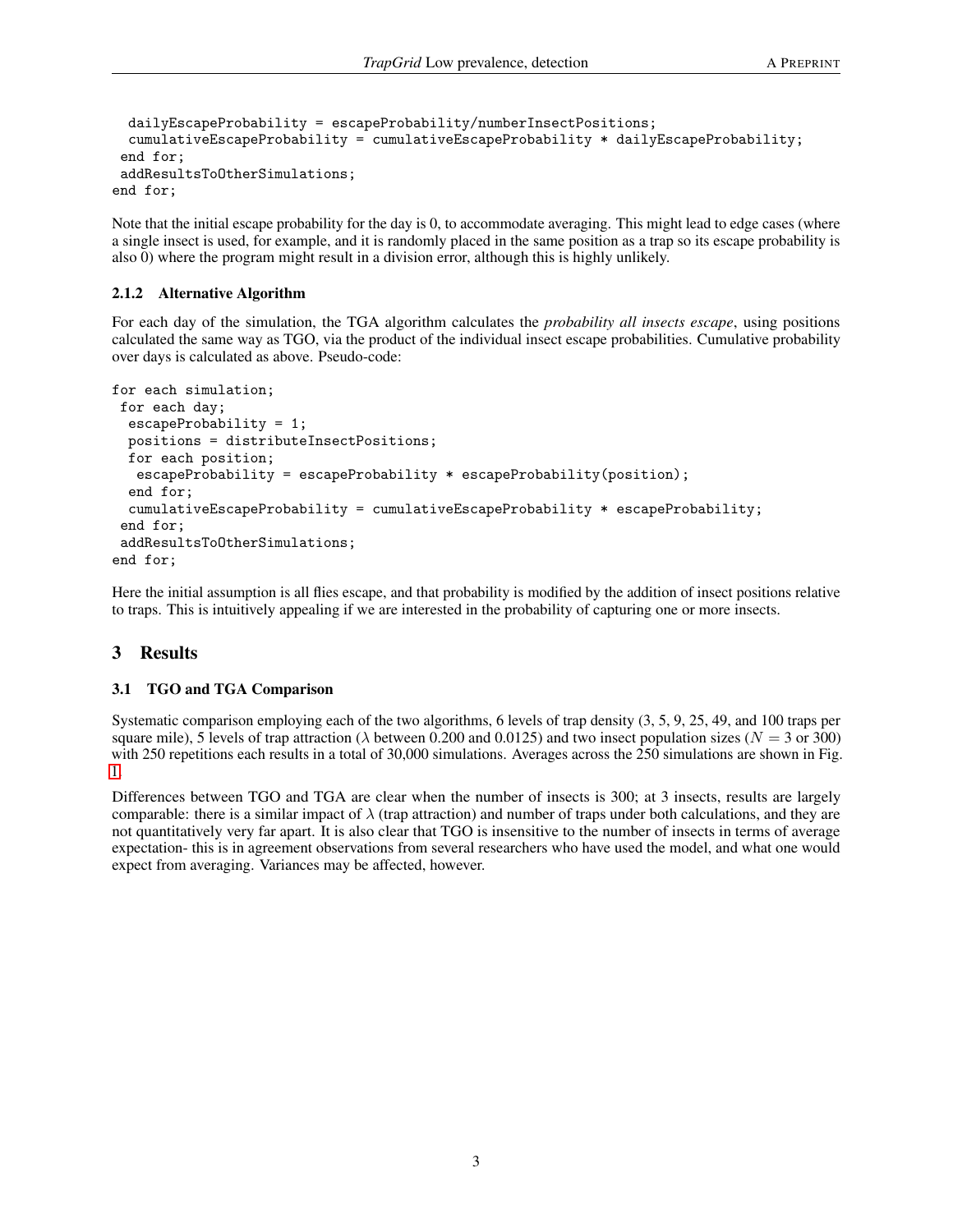

<span id="page-3-0"></span>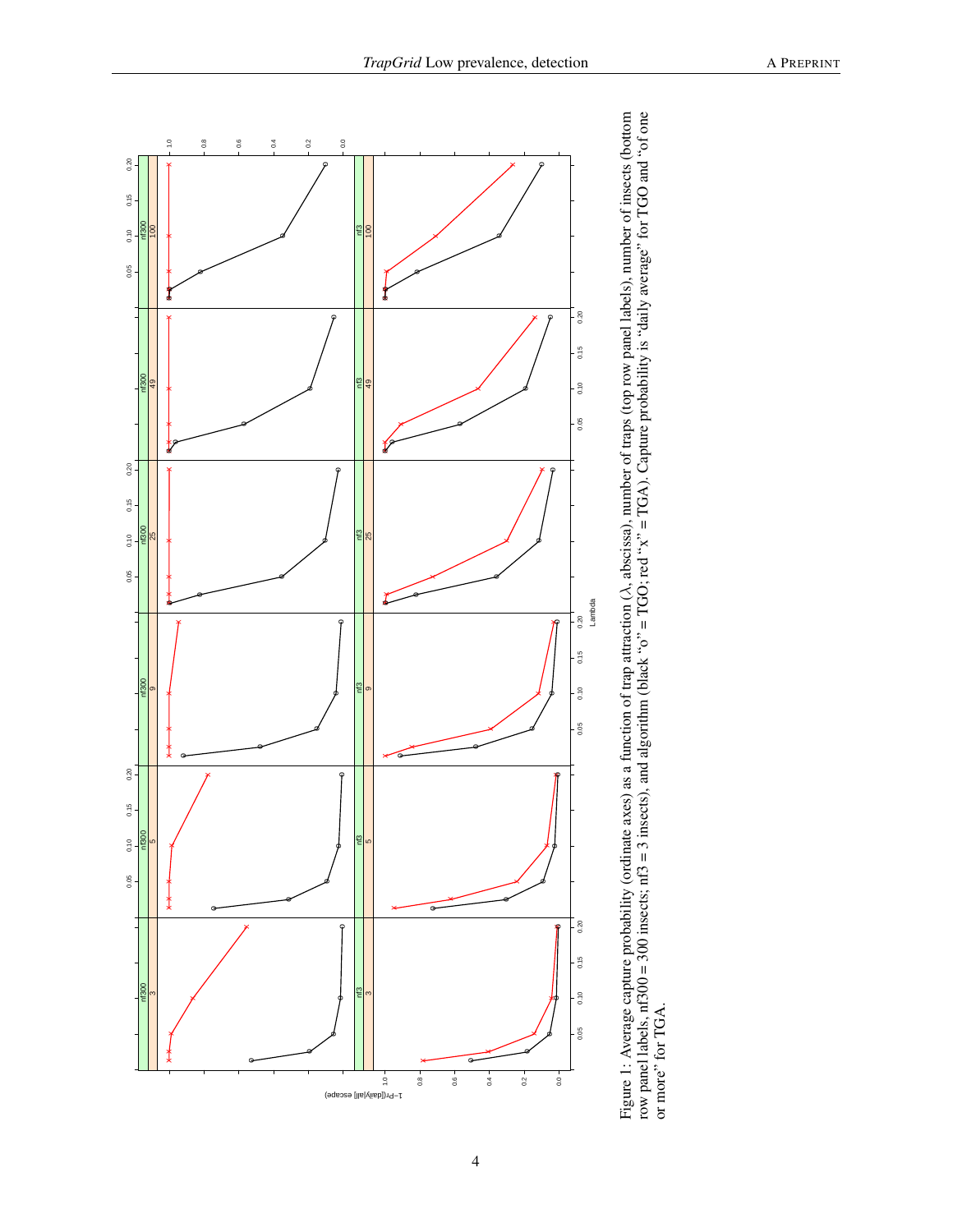Fig. [2](#page-4-0) shows individual run results and means to see how the two algorithms behave relative to numbers of insects. TGO behaves as we have seen: fewer insects increases variation between runs, but the means are unaffected. For TGA there is overall more variation compared with TGO, and it is especially pronounced when there are 3 insects compared with 300; means are strongly affected by the number of insects.



<span id="page-4-0"></span>Figure 2: Relationship between day and capture, individual runs (grey lines) and mean (red lines) for two algorithms (TGO and TGA) and two numbers of insects ( $N = 3$  or 300). Shared parameters:  $\lambda = 0.05$ , Number of traps = 3

Finally, Fig. [3](#page-5-3) gives a comprehensive comparison how capture probabilities under each algorithm are affected by varying trap attraction and number of traps in the grid. The parameters used follow Fig. 6 in [Manoukis et al.](#page-6-5) [\[2014\]](#page-6-5). This comparison shows that for the number of individuals used in the simulation ( $N = 300$ ), TGA rapidly saturates to a capture probability of  $\sim$  1.

## 4 Discussion

The original TrapGrid model calculates the *cumulative daily average escape probability* over time. This is a useful measure for estimating and comparing the sensitivity of trapping networks, especially for cases of surveillance trapping. One feature of this approach is that average values are insensitive to the number of insects in the simulated population, though variance can be affected. In fact, "insects" in this mode are better considered as "sampling points" rather than literal individuals. TGO is indicated for general comparisons of trap network sensitivity.

In instances where population sizes are small and known, the TGA calculation may be useful. TGA is a stricter simulation of detection: it is the *cumulative daily probability of one or more captures*. However, it is likely to saturate quickly for simulated populations over 5-10 individuals, and so may not be as helpful for comparing the relative sensitivity of different trap networks. In other words, the probability of capturing one or more individual generally grows quickly, reaching  $\approx 1$ , and then becomes uninformative (see Fig. [3\)](#page-5-3).

As a specific example, assume the size of a population in a small orchard is known with some confidence to be less than 30 individuals. If the user would like to know the probability that none of these insects is captured over the course of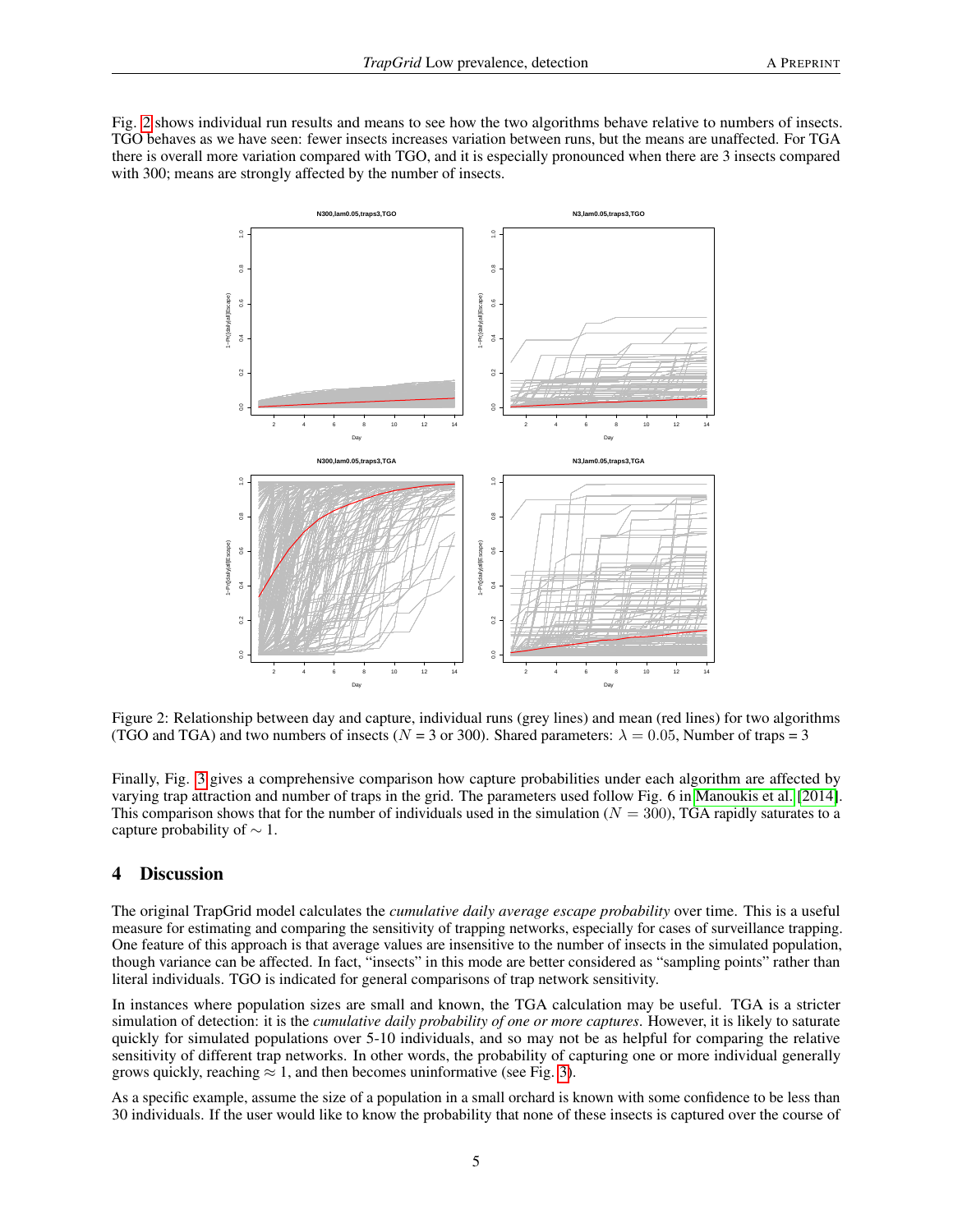two weeks, TGA can provide an estimate of that value for a given set of traps in space and given assumptions about the distribution and movement of individual insects. Such an estimate is not possible with TGO, which would give the average probability of capture. Matching the biology of the insect in question and considerations arising from small arena size (e.g. parametrizing movement via diffusion or random correlated walk) is essential for meaningful application of TrapGrid in small orchards and will require careful thought by the user.

If used for detection network design TGA might be considered unconservative or uninformative. Moreover, deviations in the biology may lead to poor predictions. Though we have not examined the question in detail, it is possible TGO is more robust to variations in *D* or  $\lambda$ ; One reason to expect this is that stochastic effects will play a larger role in the small population scenarios that would be best addressed by TGA. On the other hand, interpretability of TGO in situations where the pest is established or where population sizes are small may not be vary helpful for management decisions.



<span id="page-5-3"></span>Figure 3: Comparison of TGO and TGA using similar parameters as Figure 6 from [Manoukis et al.](#page-6-5) [\[2014\]](#page-6-5). Trap grids were set out on a square mile at distances of 900, 600, 500, 400, 250, and 175 metres, corresponding to totals of 4, 9, 16, 25, 49 and 100 traps, respectively. For each trap number, scenarios were run using  $1/\lambda$  values of 80, 40, 20, 10, and 5 metres. Each simulation had 300 insects randomly placed in a single outbreak location, a D value of  $10^4$  and we ran each combination of parameters 250 times.

In conclusion, we believe that the addition of the TGA calculation to TrapGrid makes the package more versatile and useful for a larger variety of trapping scenarios. It is important to understand in detail the differences between the two calculations for proper interpretation of the results. As mentioned above, a version of TrapGrid (compiled program and source code) with the two modes included is available at the following URL: [https://github.com/manoukis/](https://github.com/manoukis/TrapGrid) [TrapGrid](https://github.com/manoukis/TrapGrid).

## 5 Acknowledgements

Thanks to Dr. Peter Follett (USDA-ARS) for comments on an early version of the draft, and to Dr. Peter Caley (CSIRO) for productive discussions. USDA is an equal opportunity provider and employer.

## **References**

- <span id="page-5-0"></span>Corey J. A. Bradshaw, Boris Leroy, Céline Bellard, David Roiz, Céline Albert, Alice Fournier, Morgane Barbet-Massin, Jean-Michel Salles, Frédéric Simard, and Franck Courchamp. Massive yet grossly underestimated global costs of invasive insects. *Nature Communications*, 7(1):12986, October 2016. ISSN 2041-1723. doi[:10.1038/ncomms12986.](https://doi.org/10.1038/ncomms12986) URL [https://www.nature.com/](https://www.nature.com/articles/ncomms12986) [articles/ncomms12986](https://www.nature.com/articles/ncomms12986). Number: 1 Publisher: Nature Publishing Group.
- <span id="page-5-1"></span>Matthew P Hill, Susana Clusella-trullas, John S Terblanche, and David M Richardson. Drivers, impacts, mechanisms and adaptation in insect invasions. *Biological Invasions*, 18(4):883, 2016.
- <span id="page-5-2"></span>Rebecca Epanchin-Niell, Carol McAusland, Andrew Liebhold, Paul Mwebaze, and Michael R. Springborn. Biological Invasions and International Trade: Managing a Moving Target. *Review of Environmental Economics and Policy*, pages 000–000, March 2021. ISSN 1750-6816. doi[:10.1086/713025.](https://doi.org/10.1086/713025) URL <https://www.journals.uchicago.edu/doi/full/10.1086/713025>. Publisher: The University of Chicago Press.